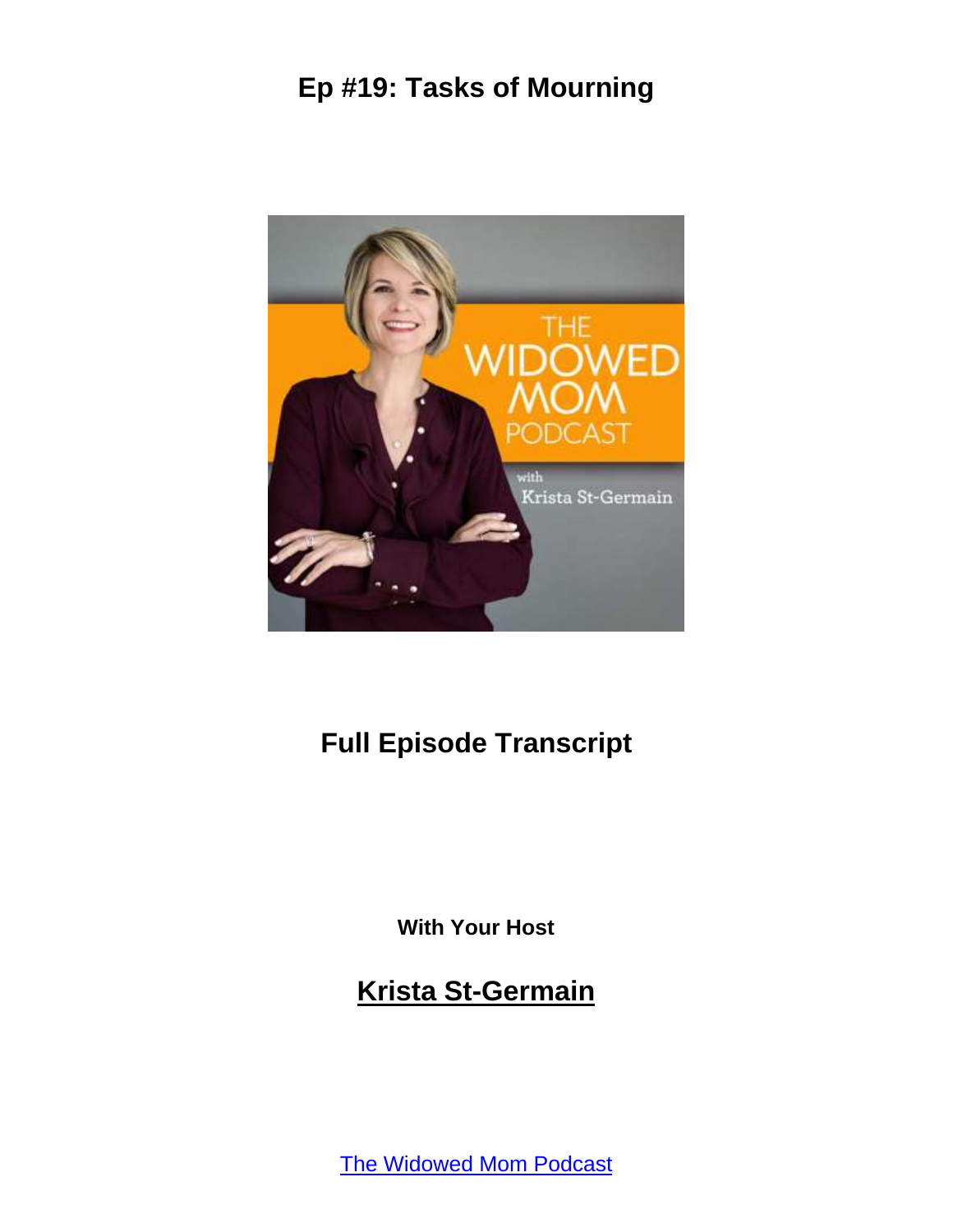Welcome to *The Widowed Mom Podcast*, episode 19, Tasks of Mourning.

Welcome to *The Widowed Mom Podcast,* the only podcast that offers a proven process to help you work through your grief to grow, evolve, and create a future you can actually look forward to. Here's your host, certified life coach, grief expert, widow, and mom, Krista St-Germain.

Hey, everybody, welcome back to the podcast. I have two words for you right now in this season that we are in; pumpkin and spice. I know that it is now supposedly not cool to like pumpkin spice. My daughter – she's almost 16 actually, that's coming up, holy cow – she tells me that to like pumpkin spice is considered to be basic, which is a word that apparently is an insult. If you're basic, it's just like you're stereotypical, you're so basic.

So I guess I'm basic because I like pumpkin spice. Now, I'm not going to go crazy. I saw a little meme floating around for pumpkin spice Spam. I'm not going there. But I do like fall, and pumpkin spice is a part of fall. So I'm celebrating pumpkin spice. I don't care if it's basic. Join me if you will.

Alright, before we jump into, I know, a really exciting and uplifting topic, the tasks of mourning, I'm going to read a podcast review. This is important to me because as you know, you've heard in past episodes, I want to reach a million widows with this podcast. The statistics I read said there are nearly 12 million of us in the US. I want to reach at least one million and help them, and reviews help broaden the reach of the podcast.

So, this one came from someone who actually kind of did two titles. There's no real name. It says, "Love it so much," as the username and the title is So Real and Practical.

And that person wrote, "Losing a spouse is life-altering. Krista is empathetic, real, and compassionate. She offers practical advice on moving through the process using her experiences." Thank you for taking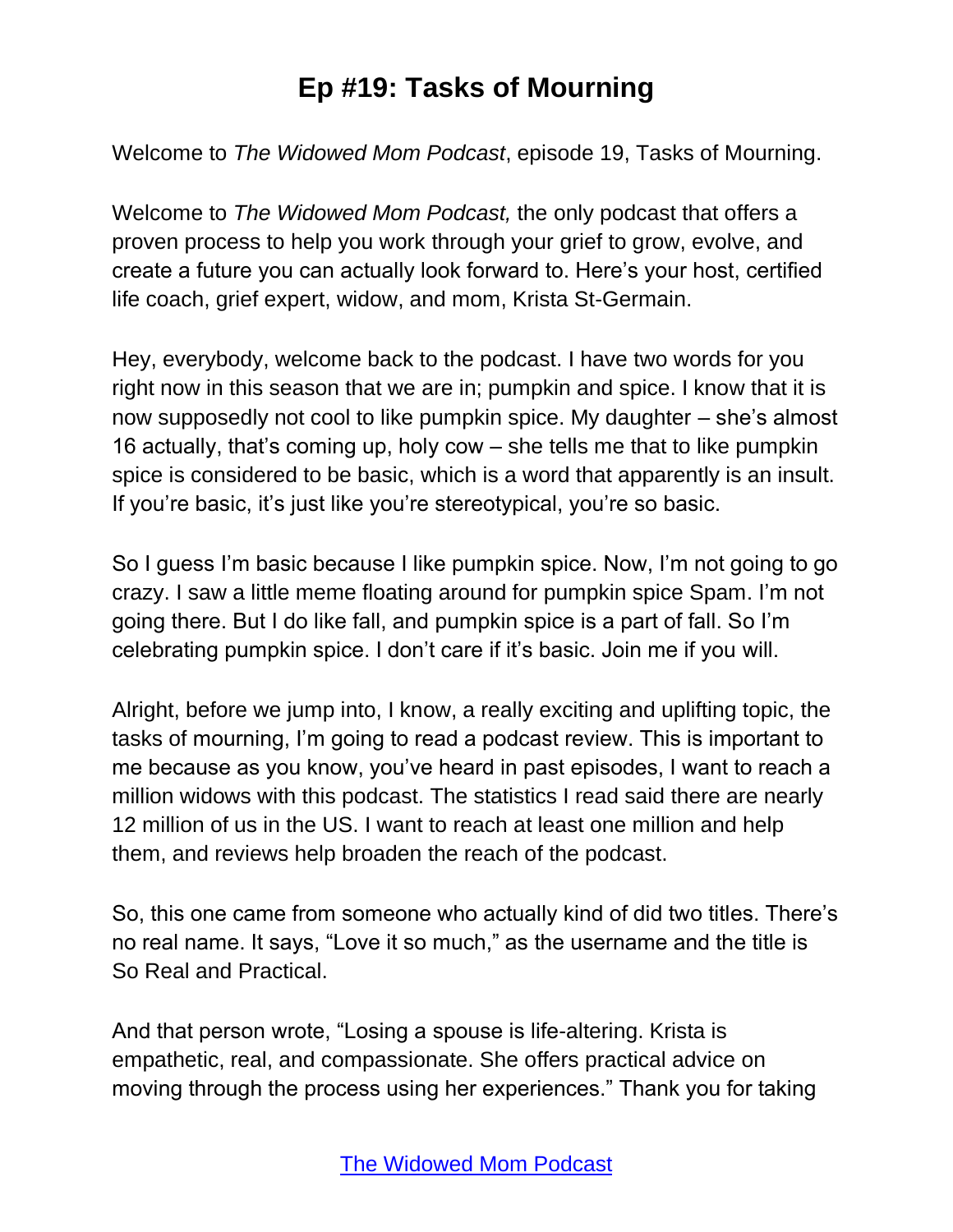time to do that, whatever your name is. I appreciate you. I see you and I'm so grateful to have you as a listener.

Okay, so tasks of mourning – now, you have probably heard me talk before and hopefully it wasn't actually news to you, but to bust this whole idea that there are stages of grief, there are no stages of grief. That's just something that came out of Elizabeth Kubler-Ross's work on death and dying. So if you are still confused about what stage of grief you are in, I want you to not be confused. Let that go. That work was done to describe the process of dying, specifically from a terminal diagnosis and you do not have to worry about stages of grief or grieving.

So then, you might be wondering, why am I talking about tasks of mourning, and aren't mourning and grieving the same thing? No, they are not. I am going to talk about mourning to describe the process; the process that happens after the loss by which the person who is bereaved comes to terms with the loss, versus grief, which is a person's reaction. Grief is the thoughts, the feelings, the behaviors that are experienced after the loss, and those change over time.

So I think it is very useful to think of mourning, where we go through a process to come to terms with the loss, as something that does have stages, versus grief, which is just thoughts and feelings and behaviors. Grief is with us and grieving are just part of the fabric of our bring now, versus mourning is how we come to terms with the loss.

And there are a few different theories around tasks of mourning and the mourning process. And I want to share with you one that resonates with me. There are others, but I'm just going to share one that I have found to be particularly useful, so here we go.

Also, if you're interested in learning more on this, of course, there are so many books on grief and mourning and loss and all of it out there, but one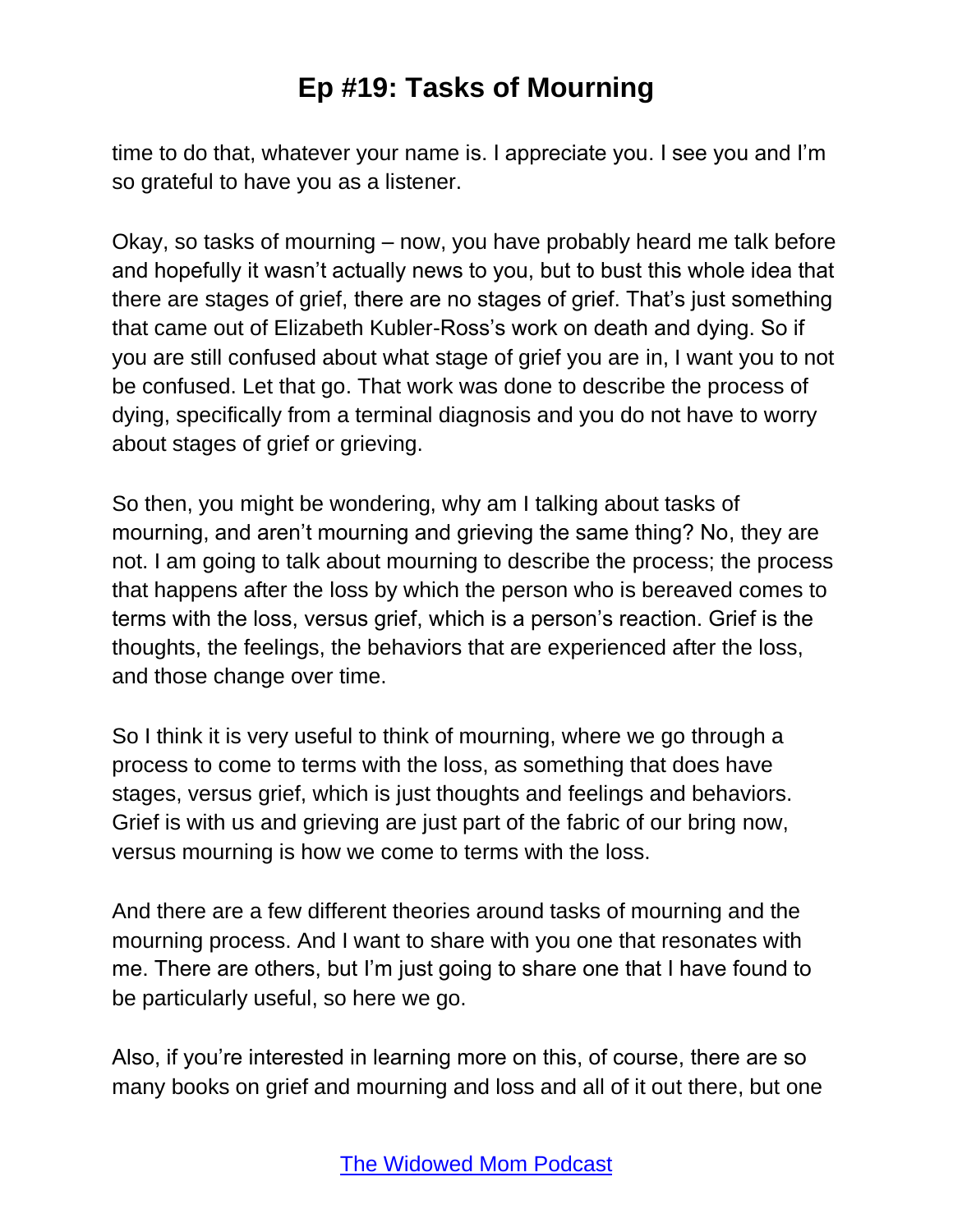that I found particularly useful, although it really is designed more for a mental health practitioner is called Grief Counseling and Grief Therapy by J. William Worden.

So, if you want more information on what I'm going to cover in this podcast, that might be a great place for you to start. So, before we think about the tasks, I also think it's useful to point out that there are some generalized phases that might be useful to consider.

And so a couple different approaches here that I would offer – one is the concept of phases that was used by Parks Bowlby-Sanders, and some others. And Parks defines four phases of mourning before we even get into the tasks.

So, phase one is the period of numbness. And that's what typically occurs closest to the loss. I don't know if it happened to you, but it definitely happened to me; that period where you kind of go just blank or numb, which can be helpful in that it can help prevent – like, I always think of it this way. If we were faced with the flood of emotion that we would experience if, all at one time, we realized the gravity of the loss, I think it would overtake us. I think it would just consume us.

And so I think this period of numbness, which doesn't happen to everyone, but sometimes does. This phase of numbness can be helpful and it kind of helps us mute or lessen the intensity of the impact, initially, of the loss. Then phase two, according to Parks, is the phase of yearning. And this is when we are just yearning for what was and sometimes can mean that we are not fully yet realizing the permanence of the loss.

Then, phase three is the phase that is called disorganization and despair, where we might find it very difficult to function in the environment that we're in, which makes sense because a lot of us have never been without our person before and we don't know how to function. We have no evidence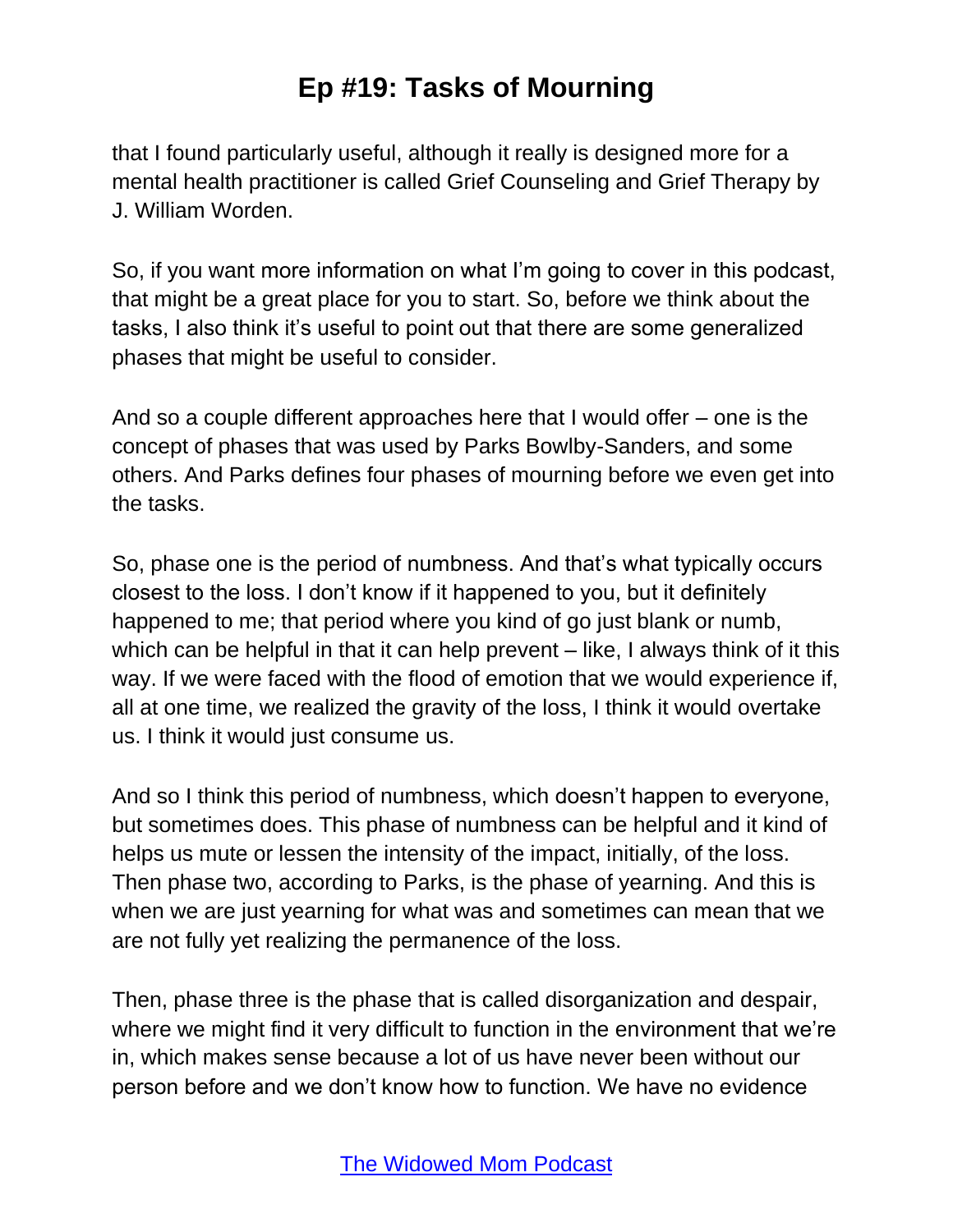that we can. We've never done it before and we're now doing things we've never done before, and so we are just struggling to function in our environment.

And then finally, phase four is when the bereaved is entering the phase of reorganized behavior, when we basically begin to get it back together. That's phase four.

Now, again, different researchers describe this in different ways. So this is just one of the ways that I've found to be useful to think about, as opposed to stages of grief, just phases of mourning, phases of the process that we go through in accepting the loss.

Okay, so then, the tasks of mourning – and this is what I find to be the most useful way to think about it because it's so outcome-oriented. A task, I associate it with the phrase to-do. These are the things that we want to accomplish as we come to accept and make peace with the loss.

So the first task – and you can find the details of this, as I mentioned, in the Grief Counseling and Grief Therapy book. But the first task is to accept the reality of the loss. So, I remember, for me, that this actually, interestingly enough, kind of took a little while for me. It was like I intellectually knew that he had died, but somewhere, emotionally, I hadn't quite accepted that it had really happened.

I kept thinking, like, it feels like he's on a trip, like he's on a business trip and he's going to come back and maybe this is just a dream. And I was still going through all of the motions of, you know, planning the service and attending to the paperwork and doing all the things that you do when your spouse dies, but there was still a little part of me that really didn't quite fully accept that it had actually happened. That took a while.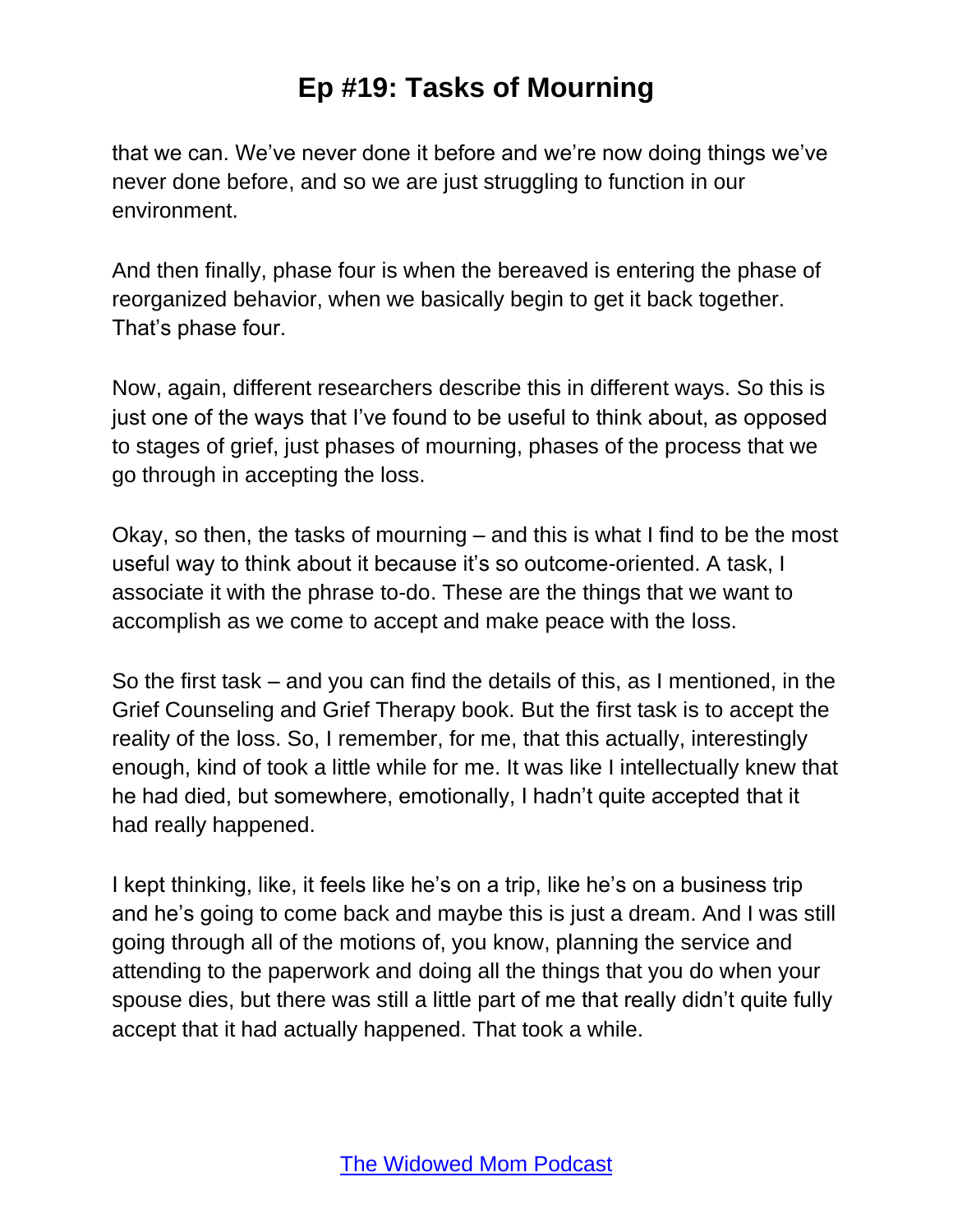Other people experience this in much different ways, when they are not actually accepting the reality of the loss. Some people kind of get stuck here and just refuse to believe that the person actually died.

In another episode, I talked about handling his belongings. This can be an area that indicates that someone has perhaps not yet completed this first task of mourning, acceptance of the loss, in the instance where they are retaining possessions, keeping things, because they believe that the person is going to need them again.

This is different to keeping things because you're not emotionally ready to part with them because you just don't want to yet. But someone who might be holding onto belongings because they have not truly accepted that the person isn't coming back and might need those belongings, that's a different story.

Another way that people can not pass through this task of mourning is when they basically try to deny the meaning of the loss, meaning that they minimize it. They make it seem less significant than it actually is. They try to kind of shelter themselves from the reality of it by minimizing it.

So, "Well, he wasn't a good husband, he wasn't a good dad, I'm glad he died." The things they might say to attempt to not feel the real pain and weight of it. And sometimes people will get rid of things immediately, not because they want to let others get good use out of them, but because they're trying to get away from all of the reminders that the person has actually died by changing their physical environment, and so they just get rid of everything as fast as possible because, in a way, they're denying that it's actually happened.

And then some other people kind of selectively forget and block out the reality of the person; block out how they looked, their memories of them, and genuinely don't seem to recall that person in their life.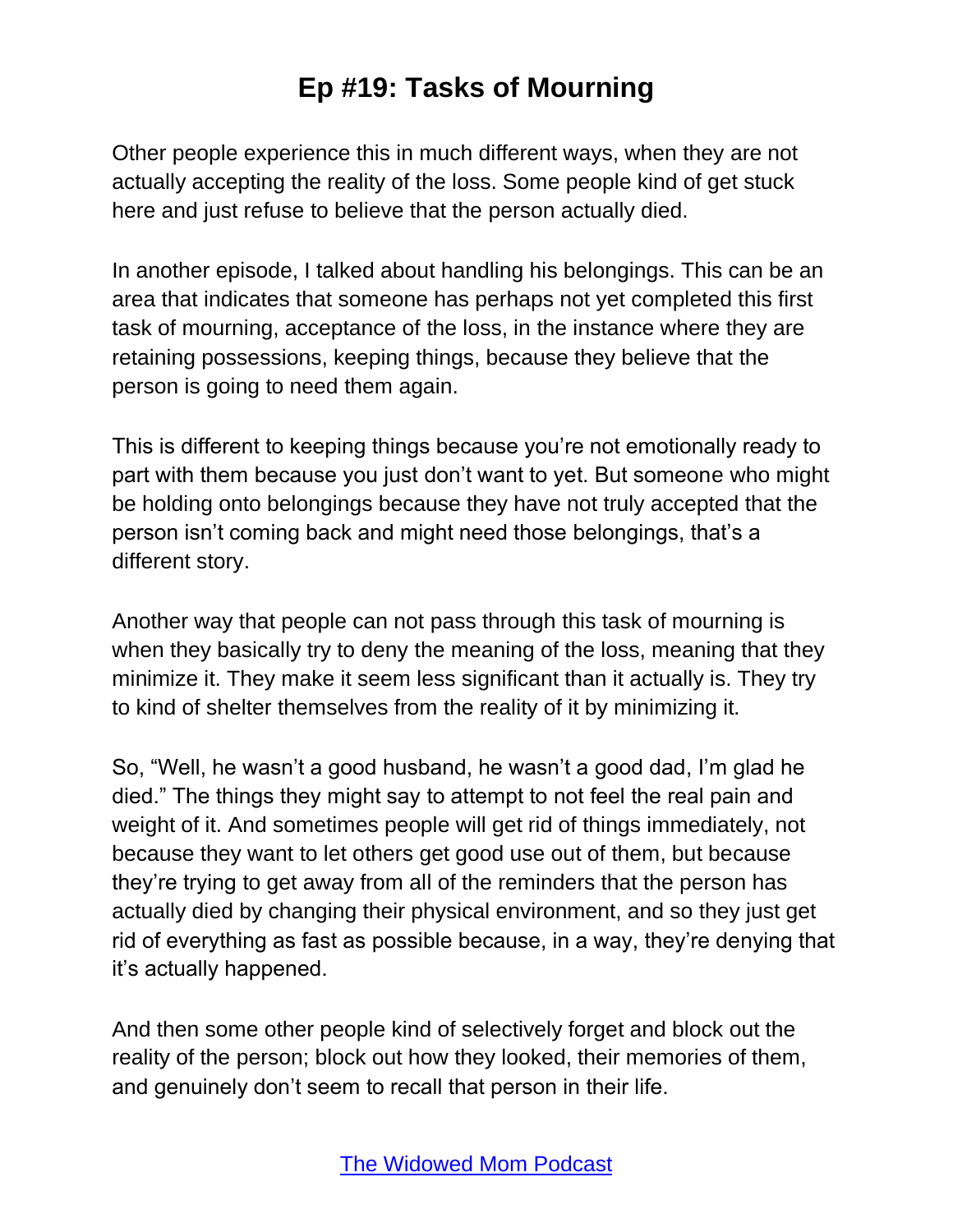So I think, what we're looking for in this first task of mourning is an awareness that it's different for different people. It may take some time. It may not be easy to spot when we haven't actually done it.

So it may seem like intellectually we get it, like, that's how I was, intellectually I got it. But something wasn't quite clicking yet emotionally. I hadn't really emotionally accepted it, and that's what we're trying to accomplish with this first task. Coming to that balance where we intellectually accept that the person has died, and we emotionally accept that they aren't going to be alive anymore, and we process that. We come to the realization that the loss is real, both intellectually and emotionally.

Task two is to process the pain of grief. Now, this one is what I find, I think, to be the most interesting for me as a coach. And it interests me on so many levels. One, because so often, people will come to me thinking that they have processed the pain and feeling stuck in a particular area but not knowing why, or they will come to me for something unrelated or that they think is unrelated to grief.

Maybe it's a behavior that they're trying to change, like they're overdrinking or they're overeating or there's some sort of undesirable behavior for them that they want to break through and they don't exactly understand why they're doing it and come to find out they maybe have not processed the pain associated with their grief.

And so when I say pain associated with grief, if there is physical pain, yes, that for sure we want to work through. And sometimes, we really do have physical pain associated with grief. Like, the term heartache is no joke. I need to do an episode on the podcast of physical symptoms of grief, physical response to grief. But that really is a real thing, broken heart syndrome. And sometimes we actually feel physical pain associated with the loss.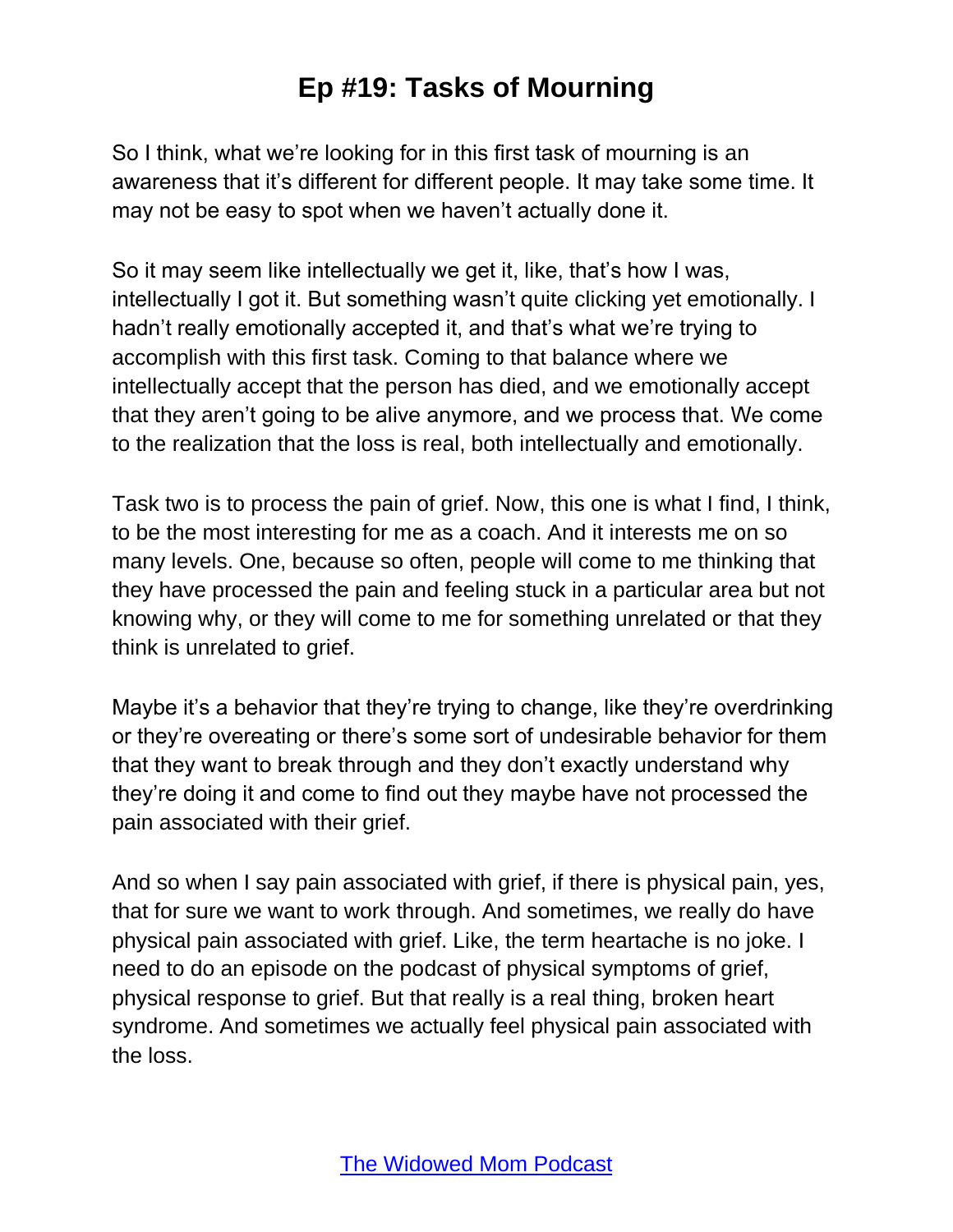Now, of course, everyone's experience is different. So if you didn't feel any physical pain, it's not a problem. If you did, it's not a problem. It's all different for all people. The same is true with emotions. But unfortunately, what happens is that because we live in a culture which doesn't really ever teach us how to feel our feelings and nobody's particularly comfortable with death, then number one, we don't really have the skills to feel our feelings. We don't even know it's really a thing. We don't know that we're not feeling our feelings. Go back to episode number three, How to Feel Better Now if you want more help there.

But then also that because we're so uncomfortable with death as a culture, we say some really unhelpful things to people. We offer those platitudes that can often mean that you, as the bereaved, can end up really not helping yourself as it relates to feeling your feelings.

So if somebody's telling you, "Look, you just need to move on," and you're believing it, or, "You just need to be strong for your kids," and so you're stuffing down all of the feelings that you have, or, "You just need to get over it. You could have another husband. You're young." Any of these things that you might internalize and adopt as your own or just try to get used to and conform to might prevent you from actually processing the emotions that are a normal part of grief.

So often, I see too that we're hesitant to feel our feelings if we have the belief that it's like a black hole, a vortex that we'll never come out of. If you've never been taught this skill of allowing a feeling, then it makes sense why you might think that it's an undesirable thing to do, that maybe you'll get stuck there, that if you allow it, the floodgates will open and you'll never come out of it, which isn't true, I promise.

It's just not true. But thoughts like that, the lack of skill, the lack of knowledge, prevents us sometimes form actually processing the pain. And then, also sometimes, we're so hell-bent on not feeling it, or maybe it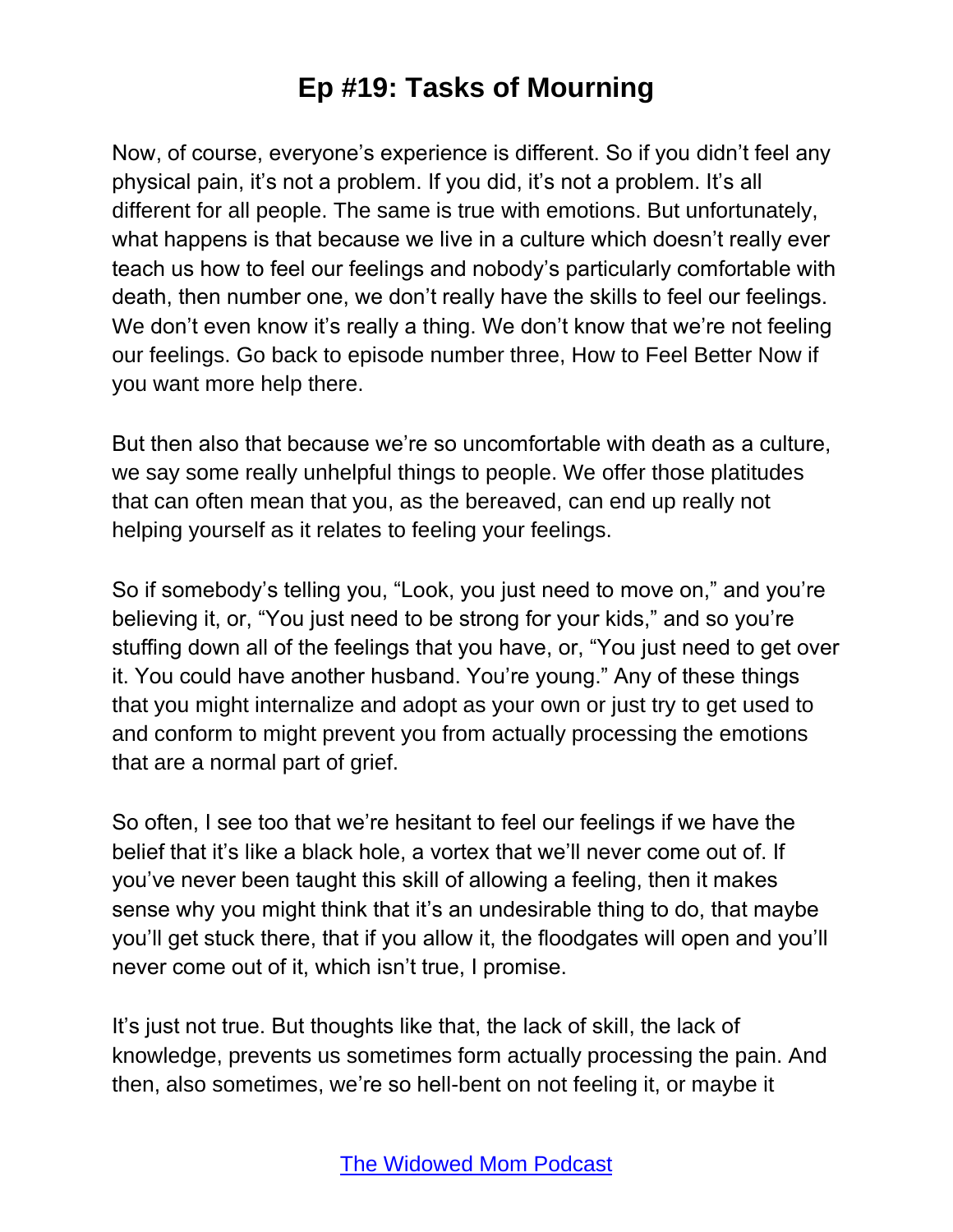wasn't even a decision we made on purpose to not feel it, but we think that we can get away from it. We think that, you know, I'll just move, I'll just change houses. I'll just move cities. I'll just jump into the next relationship.

And we attempt to kind of minimize the emotional component by changing something, which can be very frustrating when you realize that you can make all of the external changes, but without feeling the feelings and processing what's happened, it usually isn't a solution that works. You can avoid feelings, but mostly, they will wait. They will wait. And changing things externally won't necessarily make you feel better in the long-term, it just might be a short-term Band-Aid.

So we actually have to learn how to process all of the feelings, all of the pain that is associated with grief. And that can include different emotions for different people, but for sure, guilt, anger, anxiety, sadness, loneliness, very common. We have to understand how to do that. So if you get stuck there, reach out to me. That's one of the things I specialize in.

Task number three, we have to figure out how to adjust without our person. We have to figure out how to adjust. And this can mean a lot of different things. This can mean we have to figure out how to parent. We've never parented without him. Even if your kids are grown – I don't care if your kids are little or your kids are grown, there are going to be things that you have never done before in this way without your person.

You may not know how to go to a restaurant without your person. There are so many different things and it's unique to every situation, and many times, we don't even know what all the roles were that that person was playing until they're gone. And hello, now we've got to figure it out.

So sometimes, that means new skills, new roles. We talked about confidence in another episode. Things we have never done before, maybe it's the finances, maybe it's taking care of the home maintenance. Maybe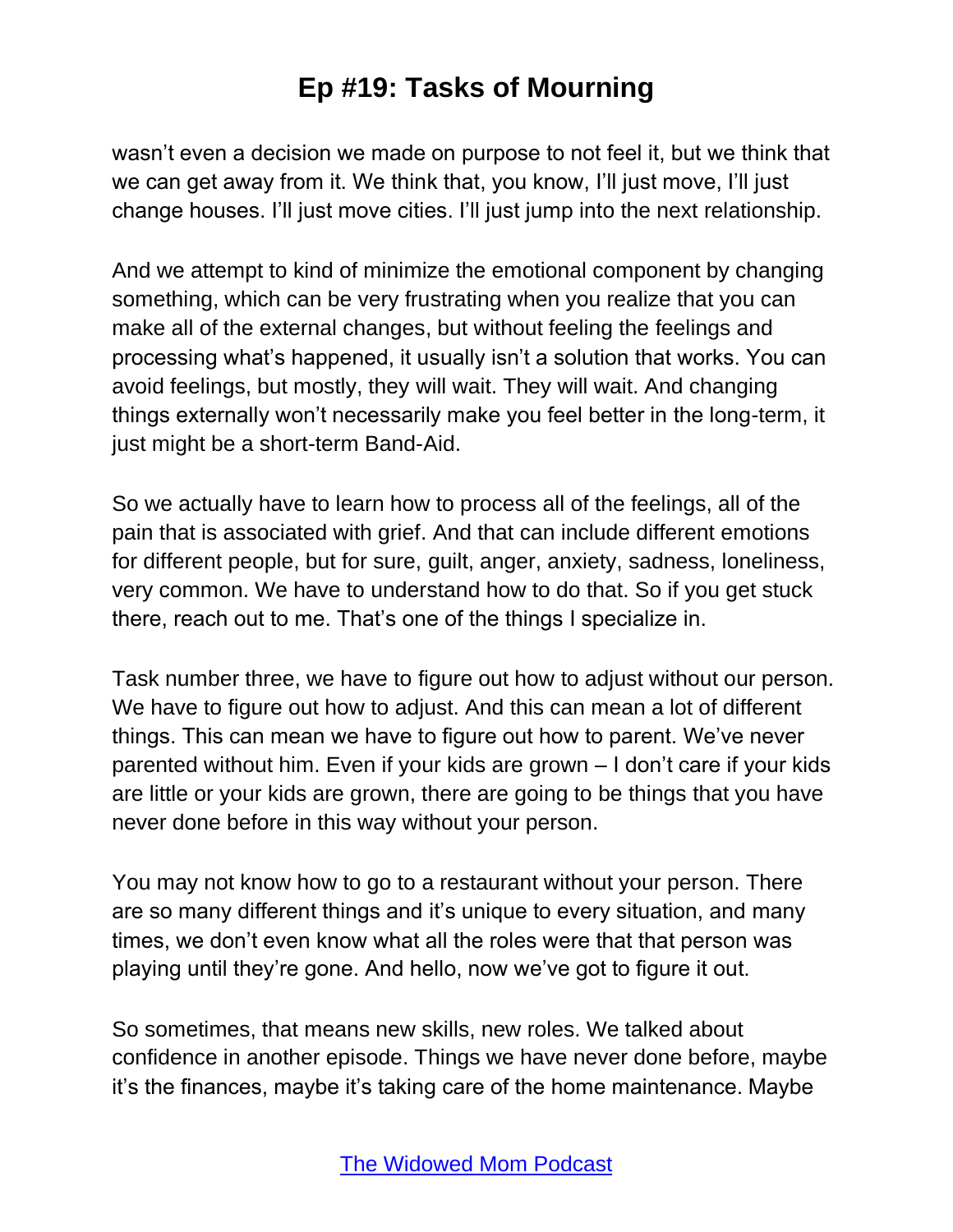you were a stay at home mom, you've never worked outside the home. Maybe you have to figure out how to go earn enough money to keep things going.

There are actual concrete skills that we have to learn so that we can adjust to the world without our person. And some of those things are just what I would consider the more external things. We also have to adjust to all of the internal things. So where did we get our identity from?

Did we see ourselves as the caregiver? Maybe your husband had a terminal illness. Or maybe he didn't and you still identified as the caregiver. Now what? Who are you now? How do you define yourself? How do you see yourself? Why are you here? That's an adjustment that has to be made. It's possible that our self-confidence, our self-esteem was highly dependent upon him.

We didn't know it, but we've got to figure out now, now what? What if no one ever loves me like he did? What does that mean? Who am I when I'm not in this partnership anymore? Who am I now that all of the dreams I had included him and I've got to reconsider that?

And a loss like this can have a major impact on one of the biggest things that I coach on, which is self-efficacy, which is the degree to which people feel they have control over what happens to them. One of the things that I spend a lot of time helping my clients on is understanding what exists in the world outside of them, where the world stops, and where they start, what they actually can control.

Because so often, we've got it way backwards, trying to control the things we can't control and we don't think we can control things that we actually can. So doing that work is sometimes very necessary because when you fully understand what you can and can't control and you believe in yourself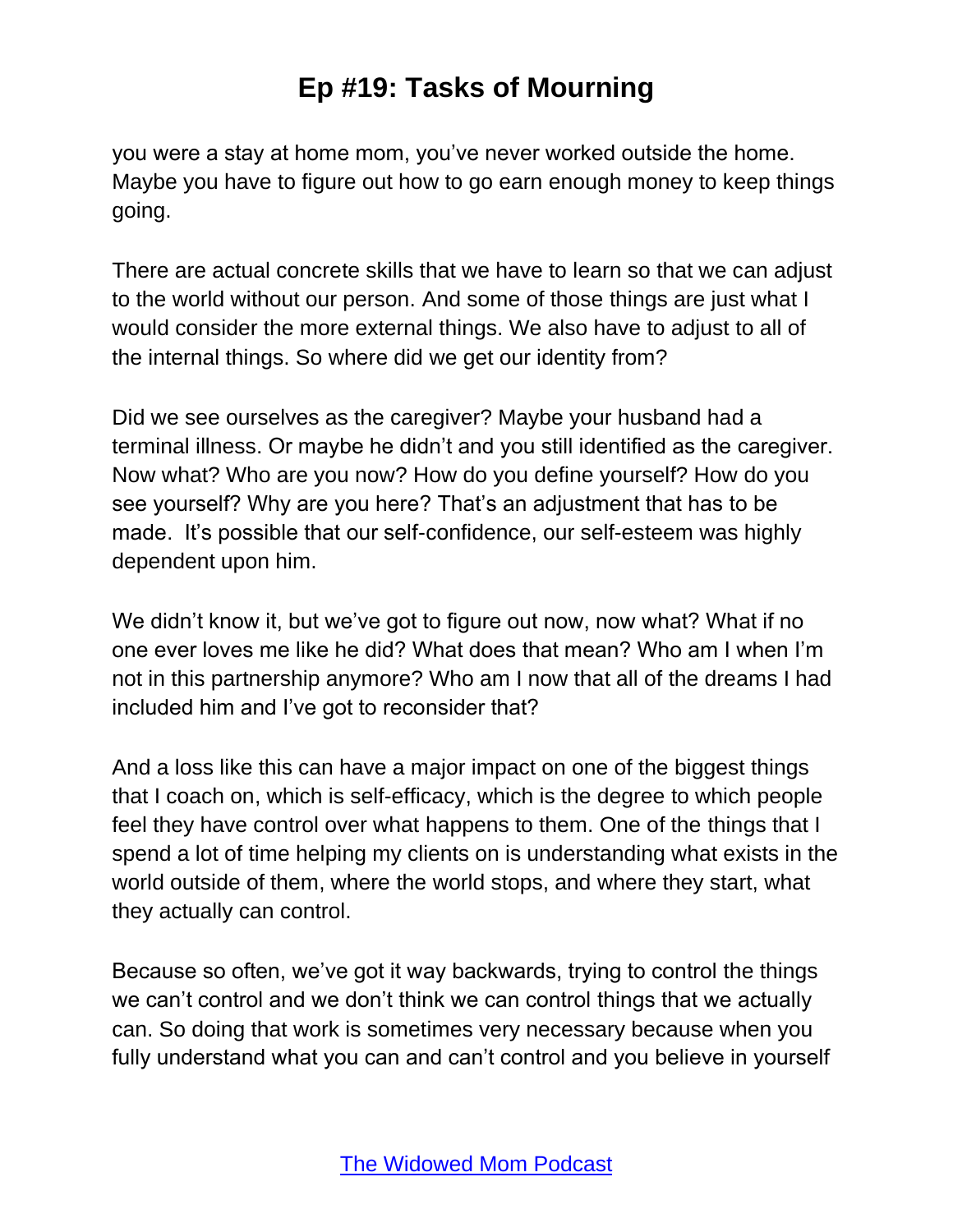and your ability to maximize what you can control, it's much a more adjusted enjoyable experience.

And then we also have to consider the spiritual aspects, like our sense of meaning. What is this world even about? And a death can just absolutely shake our entire foundation of what we ever thought we knew. It can challenge our fundamental beliefs at their core and make us feel like we have completely lost our direction, like we are un-tethered.

And where we used to think that the world was a benevolent place, that it made sense, maybe it doesn't now. Maybe we have to reconsider that. Maybe we challenge those assumptions and we reevaluate. Now we have to come to our own conclusions, especially if maybe there was violence involved.

You grow up and you think, it's a good world and if I just do good things, if I'm a good person then good things will happen. So what the heck? I've been a good person, so is this it? We've got to come to terms with all of that spiritually. And sometimes that can mean spiritual crisis.

And sometimes, there's no answer for the questions that we ask about what it all means, why it happened. There's no concrete way to get the answers, and so we have to go through that process of really thinking it through and deciding and coming to terms with. And what I want for my clients, what I want for you, even if you're never my client, is that you choose these things on purpose, that you decide on purpose how you want to see this world that you live in.

You decide on purpose how you want to see yourself. You realize what it is that you can and can't control and that you become okay with knowing that you may never really know the absolute why and that you are able to adjust to that in a way that serves what you want to create with your life. So that's task three.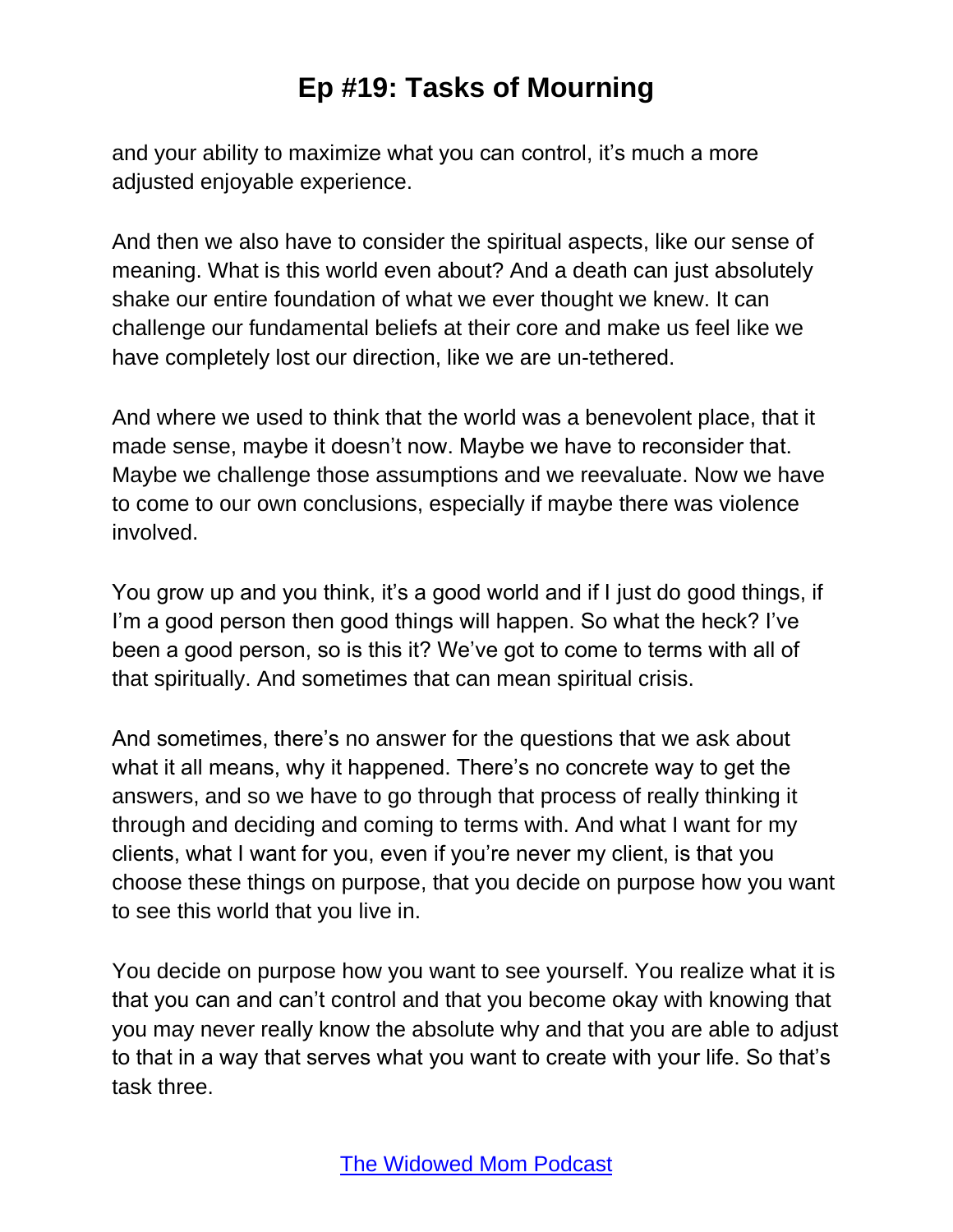Task four is to find a way to remember the deceased in the midst of embarking on the rest of one's journey through life. So that means remember and move forward. We're never going to forget the person, right? The goal is to figure out how to remember and move forward.

That doesn't mean that we can no longer have a relationship with the deceased, with our person, with our husband, with our spouse. In fact, we'll always have a relationship because relationships are just comprised of thoughts and feelings and we'll always have thoughts and feelings. So figuring out how to find a way to remember and move forward means that we get to figure out what is the appropriate place, the desired place for our husband in our emotional lives so that we can go on and live effectively.

I wanted to read this actually straight from the book because I thought it was good. So, "At first, a widow cannot separate her purposes and understanding from the husband who figured so centrally in them. She has to revive the relationship, to continue it by symbols and make believe in order to feel alive. But as time goes by, she begins to reformulate life in terms which assimilate the fact of his death. She makes a gradual transformation from talking to him as if sitting in the armchair beside me, to thinking what he would have said and done, and from there, to planning her own and her children's future in terms of what he would have wished, until finally, the wishes become her own and she no longer consciously refers them to him."

Now, I'm not fully there, and I think that's okay. I still wonder what he would have wished and I don't think that his wishes have necessarily become mine, and I think that's okay because, frankly, we didn't share all of the same wishes. I don't need all of his wishes to become mine. I just need to have my own wishes. So I don't think that all of his wishes have to become yours, but I like the process, the transition that is illustrated in that quote.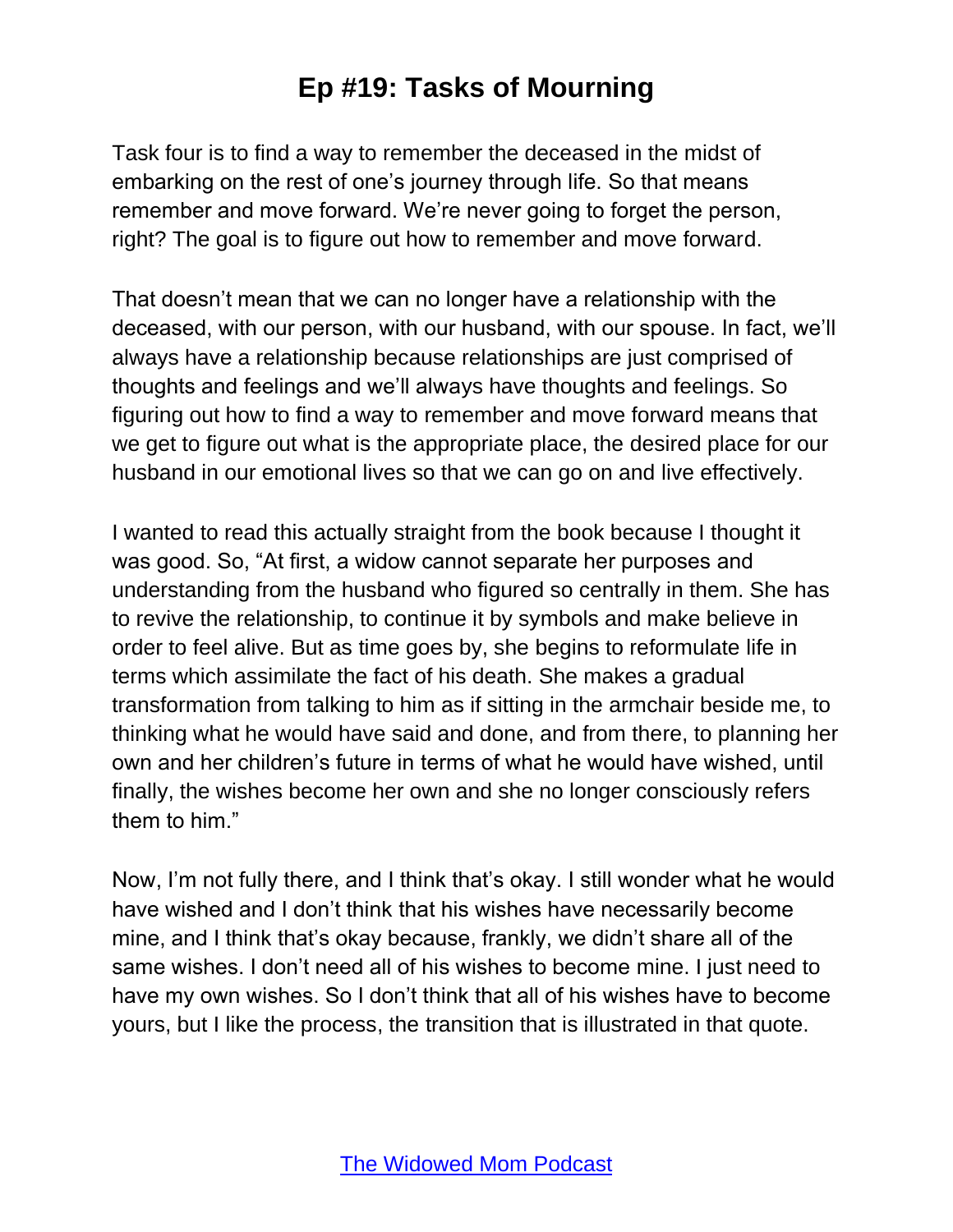So, how do you know if you're stuck here? How do you know if you haven't quite moved through this phase? What I see is often women who might be living, like surviving, but they aren't really thriving. They're just going through the motions. It's very hollow and stuck in the past.

And sometimes, they will even articulate that that is their intention. I highly doubt – this is my guess – that you're listening to the podcast if you have decided that you're not going to live or love again. Maybe you are, I don't know, I could be wrong. But I do see that a lot. It fascinates me. I see it a lot actually on Facebook with people who aren't my clients but who respond to things that I post and will say, "I've decided I'm never going to love again. I've decided I'm not going to live again. When he died, I died with him." And they seem very attached to that way of thinking.

Clearly, they have not figured out how to remember him and live. Now, is that what everyone needs to do? That's not my place to decide. But I can say for sure that it is your option. And this might be the most difficult task to accomplish because we might not even know that we're stuck. We might not even know that we aren't going forward, we really aren't choosing a life on purpose, that we are continuing to define ourselves based on our past and we aren't choosing new dreams, we aren't choosing new experiences, we aren't choosing forward movement.

So, I hope these tasks give you a new way to think about what it is that we set out to accomplish, what is desirable to accomplish as a person who is bereaved as we come to terms with the loss. And if there is somewhere that you are stuck, for sure, you can reach out to me. This is what I love to help people with.

I love to help my clients – when people come to me and they know they want more, they know that more is possible but they just need a little oomph, they need a little understanding, they need a little perspective, they need to understand why they're stuck, why they're holding themselves